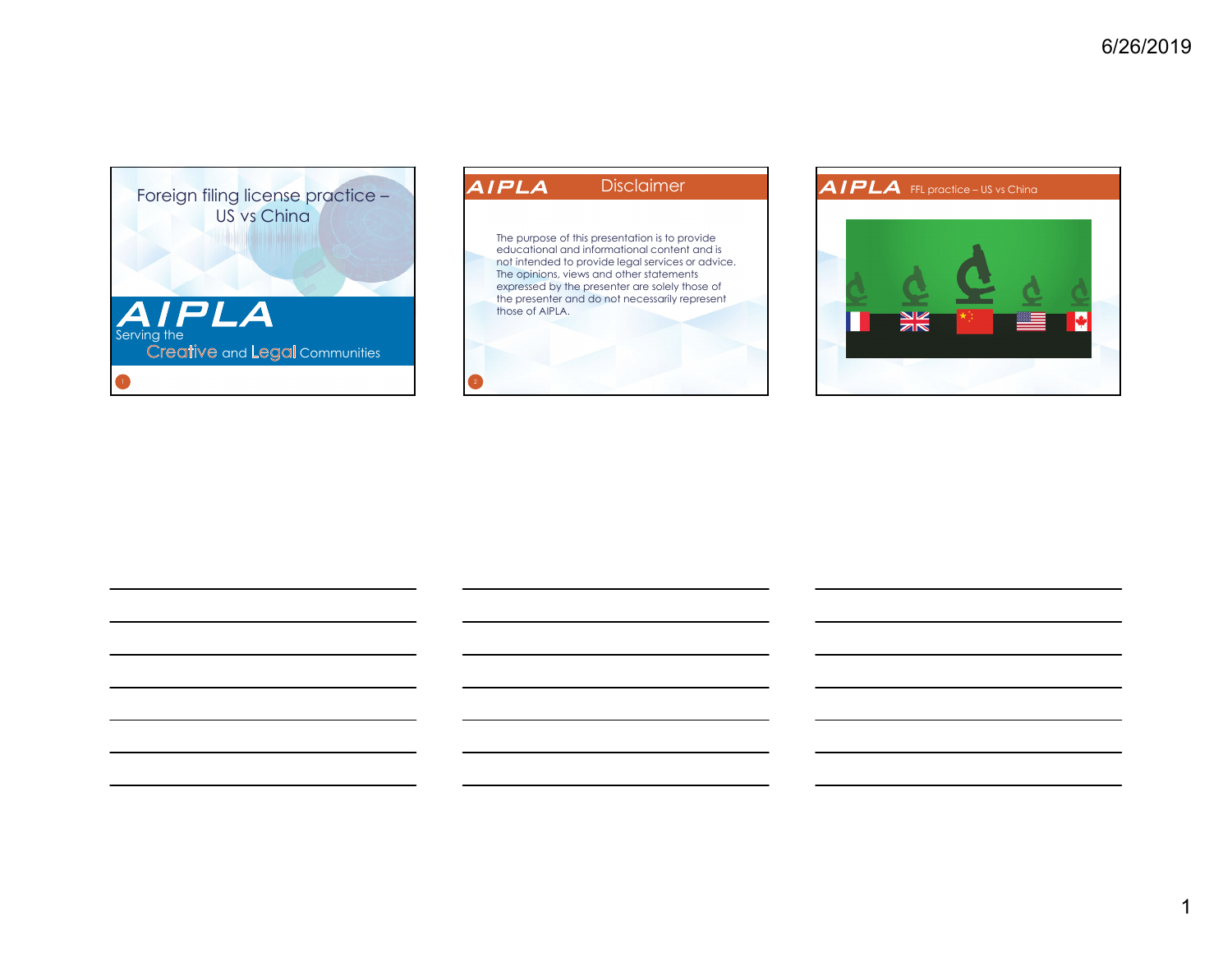### AIPLA FFL practice – US vs China

#### Cross border research

- 29 countries having local law requirements similar to the US foreign filing license – China, India, France, Germany, Spain, Malaysia, Vietnam, etc.
- (https://www.wipo.int/pct/en/texts/nat\_sec.h tml)
- Research teams in the US and China (good luck if you have more)

# AIPLA FFL practice – US vs China What could happen if not complied with?



#### • Introduced in the 2008 revision of the CN Patent Law• Modelled from the US foreign filing license system ONLY invention patent and utility model. Design not included Must be complied with **BEFORE** filing a patent application not in China AIPLA Foreign license practice – US vs China China – secrecy examination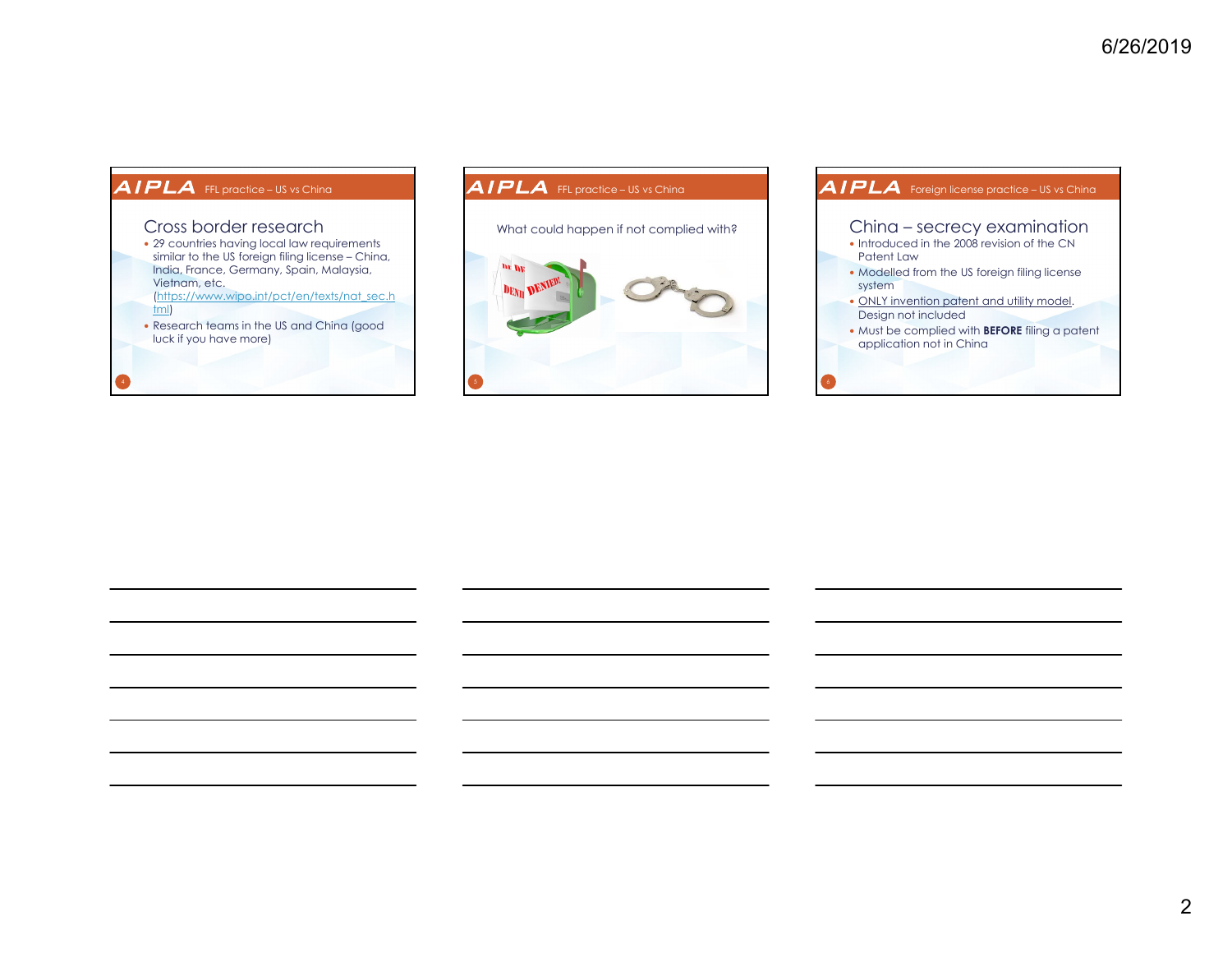### AIPLA Foreign license practice – US vs China



#### • How to do it? 1. File a separate request for secrecy examination 2. File this request together with a patent application (in Chinese) with the CNIPA 3. File a PCT application with the CNIPA as the Receiving Office (RO) • Prefer to choose 2. or 3. • Need a detailed description of the invention  $\rightarrow$  patent specification • Modification? AIPLA Foreign license practice – US vs China China – secrecy examination

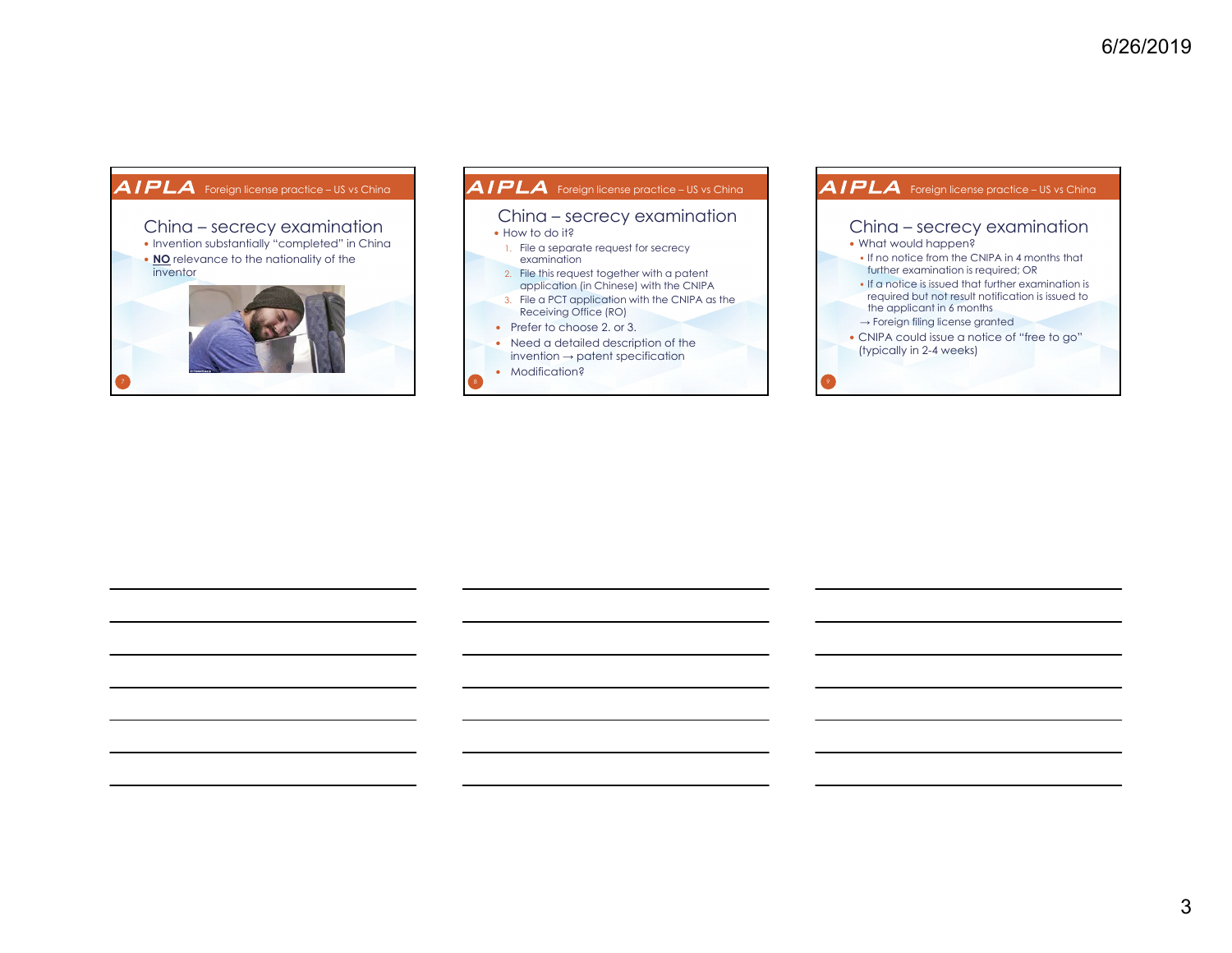# • PCT application with CNIPA as the RO AIPLA Foreign license practice – US vs China China – secrecy examination





## AIPLA Foreign license practice – US vs China

#### US – Filing in a Foreign Country

• "Except when authorized by a license ... a person shall not file or cause or authorize to be filed in any foreign country prior to six months after filing in the United States an application for patent or for the registration of a utility model, industrial design, or model in respect of an invention made in this country." 35 U.S.C. §184(a).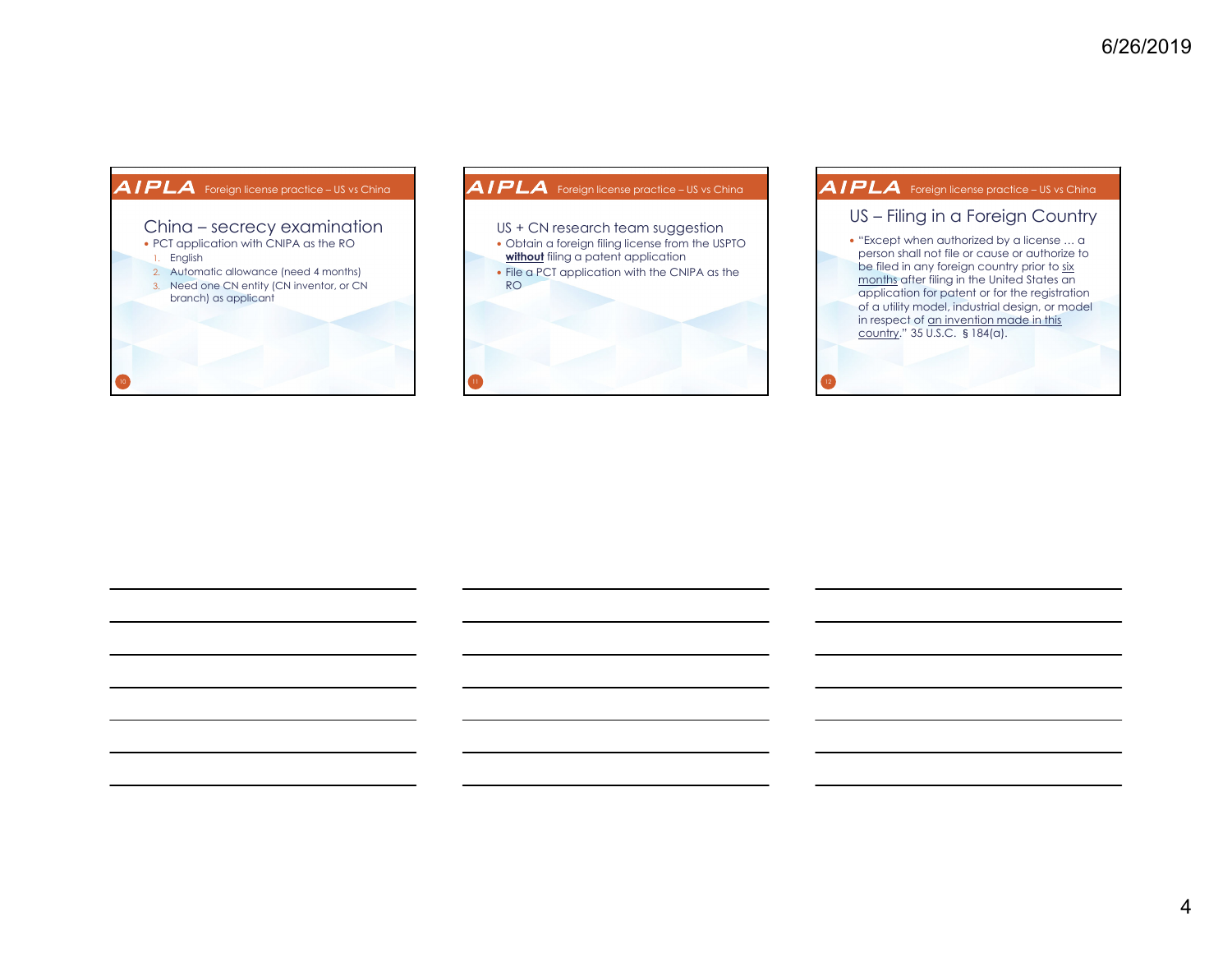### AIPLA Foreign license practice – US vs China





#### filing the application in a foreign country; and the export of technical data abroad for purposes relating to the preparation, filing or possible filing and prosecution of a foreign application. *See* 37 CFR 5.11(b). AIPLA Foreign license practice – US vs China US – FFL authorizes: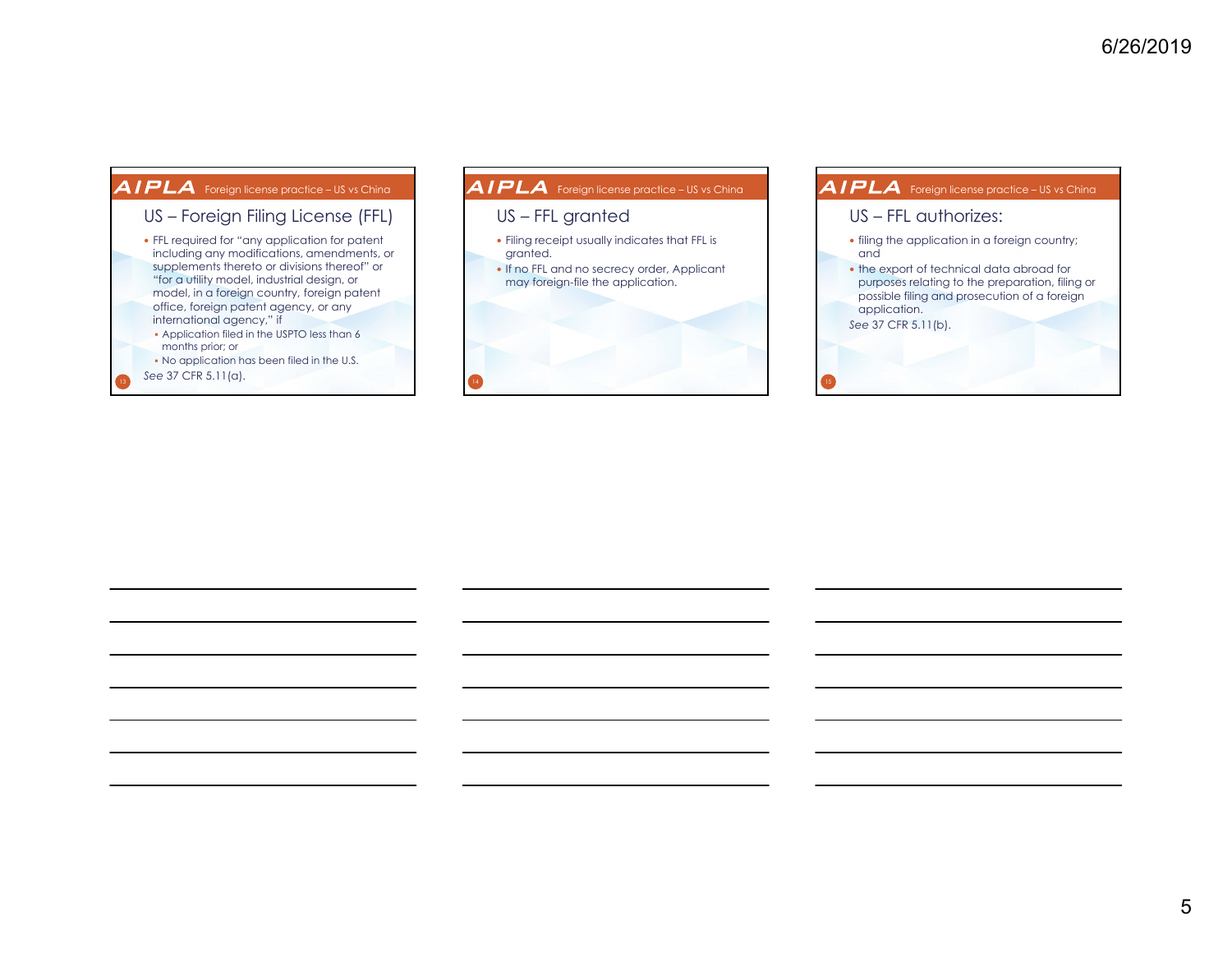### AIPLA Foreign license practice – US vs China

## US – Penalty for FFL Failure

- Willful violation subject to "be[ing] fined not more than \$10,000 or imprisoned for not more than two years, or both." *See* 35 U.S.C. 186.
- Invalidation of the U.S. patent unless violation "through error" and disclosure not subject to a secrecy order. *See* 35 U.S.C. 185.
- Abandonment of invention, i.e., forfeiture, for violating a secrecy order. *See* 35 U.S.C. 182.

# Wait for the filing receipt or six months after filing the U.S. application. • Petition for expedited FFL. • Petition for retroactive FFL. AIPLA Foreign license practice – US vs China US – How to obtain FFL?

#### • Petition under 37 CFR 5.13. A legible copy of material upon which a license is desired. • Required fee. Submitted via e-filing, facsimile, or handdelivered. FFL may be granted in 2-3 days. AIPLA Foreign license practice – US vs China US – Expedited FFL